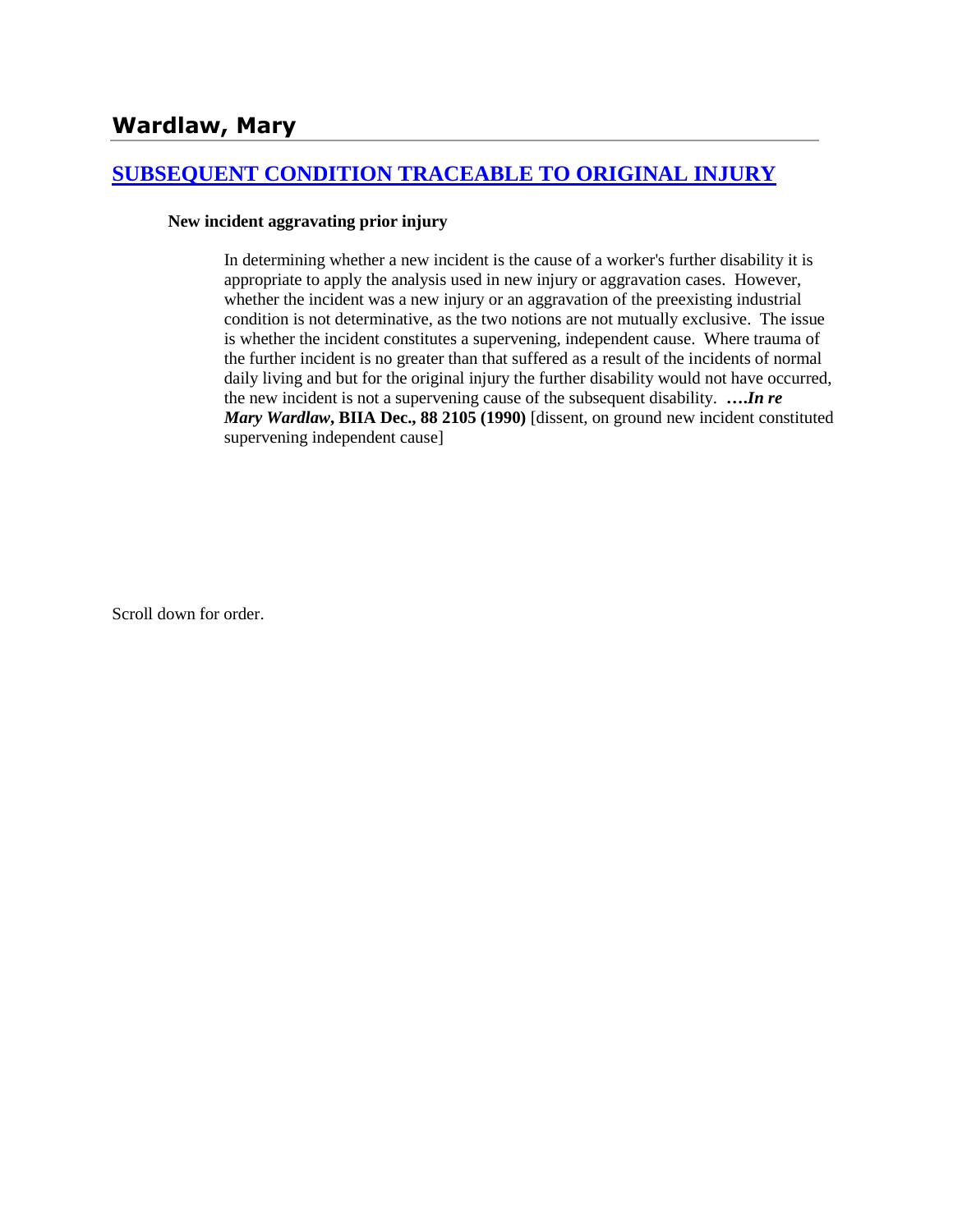### **BEFORE THE BOARD OF INDUSTRIAL INSURANCE APPEALS STATE OF WASHINGTON**

**)**

**IN RE: MARY L. WARDLAW ) DOCKET NO. 88 2105**

**CLAIM NO. T-084891 ) DECISION AND ORDER**

APPEARANCES:

Claimant, Mary L. Wardlaw by Levinson, Friedman, Vhugen, Duggan, Bland & Horowitz, per William D. Hochberg

Self-Insured Employer, Sisters of Providence of Washington by Hall & Keehn, per Linda Bauer, Legal Assistant and Gary D. Keehn

This is an appeal filed by the claimant, Mary L. Wardlaw, on July 25, 1988 from an order of the Department of Labor and Industries dated July 20, 1988. The order affirmed a Department order dated June 10, 1988 which directed the self-insured employer, Sisters of Providence of Washington, to deny responsibility for the condition resulting from the July 5, 1987 injury, which condition was determined to have been caused by an altercation with a police officer on July 5, 1987 and was not an incident of ordinary daily living. **REVERSED AND REMANDED**.

# **DECISION**

Pursuant to RCW 51.52.104 and RCW 51.52.106, this matter is before the Board for review and decision on a timely Petition for Review filed by the claimant to a Proposed Decision and Order issued on October 11, 1989 in which the order of the Department dated July 20, 1988 was affirmed.

The Board has reviewed the evidentiary rulings in the record of proceedings and the Proposed Decision and Order and finds that no prejudicial error was committed and said rulings are hereby affirmed.

Resolution of this appeal depends upon the determination of causal relationship between the industrial injury of December 2, 1986 and Mrs. Wardlaw's need for a surgical hernia repair on August 12, 1987. After a careful review of the record, we are of the opinion that the surgery in August of 1987 occurred as a direct consequence of the industrial injury and the hernia surgeries previously performed. While the incident with the police which occurred on July 5, 1987 might invite comparison to televised police dramas, the actual trauma suffered by Mrs. Wardlaw was no greater than that suffered as a result of the incidents of normal daily living.

1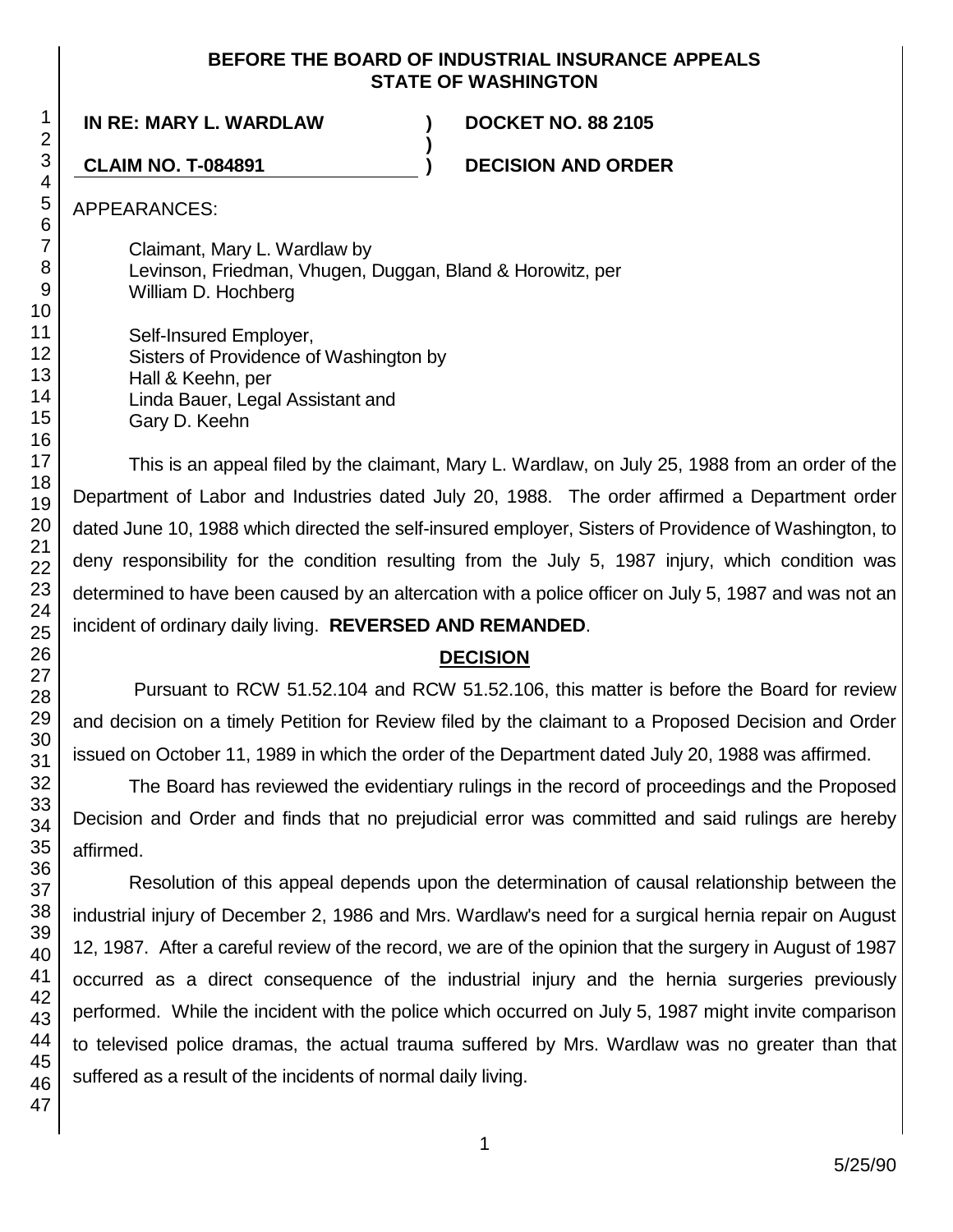Prior to the industrial injury which resulted in this claim, Mrs. Wardlaw had had three abdominal surgeries and in each case, the incision was made in the same site. The first surgery, in March of 1981, consisted of removal of the gall bladder, which was followed by two hernia repairs performed in 1983 and in 1984 or 1985.

On December 2, 1986, while engaged in the course of her employment at Providence Hospital, Mrs. Wardlaw felt a "pull" in her abdomen. This incident, which is the subject of this claim, resulted in a third surgery for hernia repair, which was performed on December 10, 1986. As Mrs. Wardlaw continued to have problems with the sutures that were placed during her third hernia repair, a fourth hernia surgery was performed on April 24, 1987. Following slow gradual improvement in her condition, Mrs. Wardlaw returned to work at Providence Hospital in a light duty position in May or June of 1987. From late May until early July of 1987, claimant's family physician, Dr. William dePender recorded no complaints and provided no treatment for the incisional hernia.

On July 5, 1987, police officers came to Mrs. Wardlaw's home and bumped her or "roughed her up" after responding to a false report of a stolen automobile made by her son. While there may be dispute about several aspects of this incident, there is no question but that Mrs. Wardlaw did suffer some trauma and she was highly distraught and emotionally upset as a result of the trauma. The extent of Mrs. Wardlaw's disturbance over the incident is revealed by the history that she gave to Dr. Fernando Vega and his nurse on July 6, 1987, when she first sought treatment following the incident of July 5, 1987. The history related to Dr. Vega and his nurse revealed that the police had pushed open a door and in doing so, had pushed Mrs. Wardlaw against the wall. Dr. Vega, who examined the claimant on July 6, 1987, made findings which revealed a problem in the thoracic and lumbar spine, and provided treatment in the form of medication. Although Dr. Vega has treated Mrs. Wardlaw since December 29, 1983, Dr. dePender had provided most of her care since December of 1986. Dr. Vega specifically stated that he would defer to Dr. dePender regarding the cause of the hernia surgery performed on August 12, 1987.

Dr. dePender, who has been Mrs. Wardlaw's attending physician since December of 1986, first saw her following the July 5th incident on July 8, 1987. At that visit he received a history of the claimant being pushed backwards by a police officer causing her to lose her balance; when she tried to catch herself, she strained her abdomen. As a result of straining while trying to regain her balance, Mrs. Wardlaw felt an immediate burning sensation in her abdomen in the area of the hernia incision. As a result of his findings on examination, Dr. dePender formed the opinion that the incident with the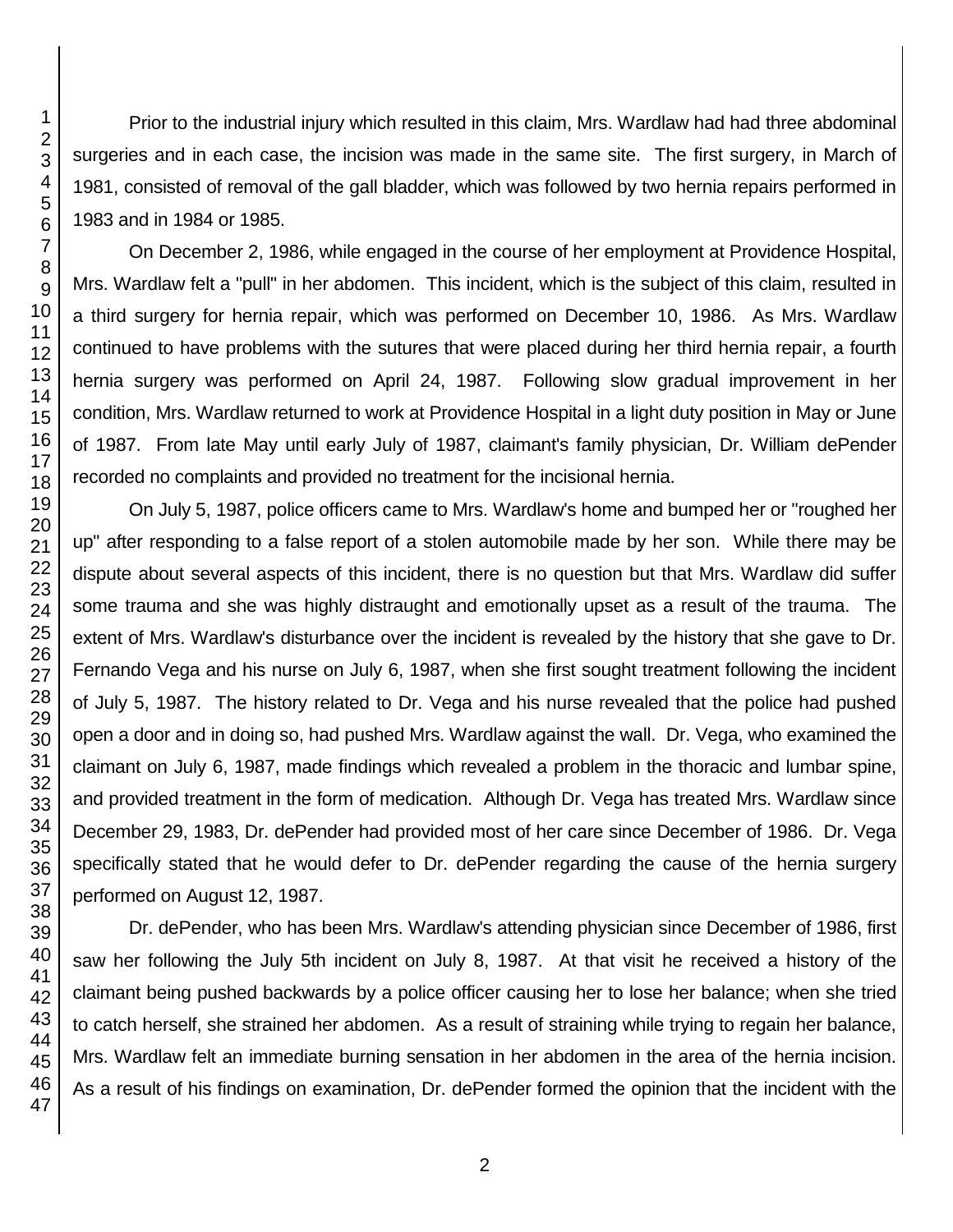police had resulted in the appearance of a new midline incisional hernia. However, following the surgery performed on August 12, 1987, he expressed the opinion that the sutures used in the previous surgery had broken, resulting in the need for additional surgery.

While it is true that Mrs. Wardlaw did suffer some trauma during the course of the incident occurring on July 5, 1987, it does not appear that that trauma was any more significant than the normal trauma that many people are subjected to during the course of their day-to-day life. The physical insult suffered by claimant as a result of this incident was nothing more than the type of trauma she would have suffered had she been bumped into by a family member, slipped on a newly waxed floor, or jostled in a shopping mall. Whether she was pushed against the wall by a door opened by a police officer, or she strained her abdomen when she lost her balance after being pushed by a police officer, does not alter the fact that these are not such significantly traumatic events as to constitute a new and intervening cause. Had the previous hernia surgeries healed in an appropriate manner, the stresses caused by the incident with the police on July 5, 1987 would have had no effect on the condition which is the subject of this claim. In response to a question asking his opinion regarding the type of stress which would have caused the problems found on surgery, Dr. dePender stated:

> That kind of stress that people receive in the course of normal living should not cause a surgical wound to breakdown at ten weeks. The kinds of stresses that should be tolerable at ten weeks would be lifting heavy objects, coughing, sneezing, catching one's self from a fall, or minor kinds of blunt trauma.

The wound at that point should have been strong enough to withstand any of the kinds of stresses that we all encounter.

dePender Dep. at 15. Dr. dePender went on to express his opinion regarding the cause of the hernia,

stating:

I would say that there was inadequate healing in the previous surgical area, and that had healing been as we normally expected, the incision couldn't have torn at ten weeks.

dePender Dep. at 16. Clearly, Dr. dePender, as the physician who has followed Mrs. Wardlaw's care after the three surgeries which have occurred subsequent to the industrial injury, is in the best position to express an opinion regarding causal relationship between the industrial injury and the last hernia surgery. We agree with his opinion that the need for further surgery on August 12, 1987 would not have occurred but for inadequate healing occurring at the site of the previous hernia surgery. The

1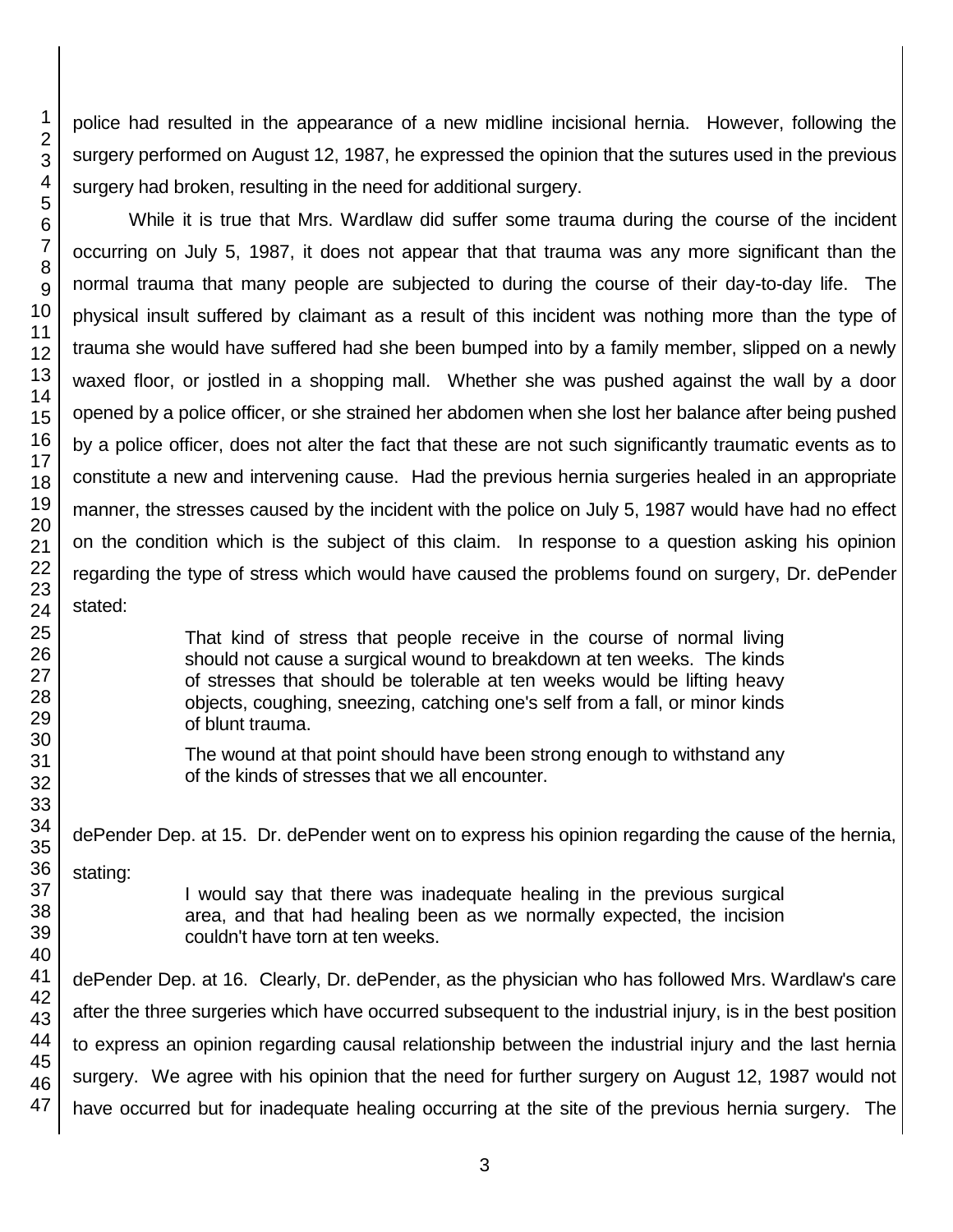need for surgery in August was not occasioned solely by the incident of July 5, 1987, but also occurred as a natural consequence of the surgeries performed in treatment of the industrial injury. Put another way, if claimant had not sustained the industrial injury of December 2, 1986 and had not undergone the resulting surgeries of December 10, 1986 and April 24, 1987, she would not have required surgery on August 12, 1987.

The Proposed Decision and Order correctly states that, while Ms. Wardlaw's claim was still open at the time of the July 5, 1987 incident, an analysis analogous to that typically employed in a new injury/aggravation case is appropriate. However, claimant is also entirely correct in her assertion that this is not an either/or proposition. Ms. Wardlaw sustained both a new injury and an aggravation of her pre-existing industrially-related surgical site during the incident with the police on July 5, 1987. As we have said before, the two notions are not mutually exclusive. In re Robert Tracy, Dckt. No. 88 1695 (February 2, 1990). The critical question is not whether Ms. Wardlaw sustained a new injury or an aggravation of her pre-existing industrially-related condition. The real question is whether the incident of July 5, 1987 constituted a supervening cause, independent of the claimant's industrial injury of December 2, 1986.

But for the industrial injury of December 2, 1986, and the inadequate healing of the surgical site, claimant would not have required surgery on August 12, 1987 to repair the damage done during the July 5, 1987 incident. Therefore, the July 5, 1987 incident was not an entirely independent, supervening cause. Both the July 5, 1987 incident and the December 2, 1986 industrial injury were essential ingredients. Together they caused the need for treatment in August, 1987. The claim will, therefore, be remanded to the Department to enter an order directing the self-insured employer to accept responsibility for the surgery performed on August 12, 1987 and for such further action as may be authorized or indicated by law.

Proposed Findings of Fact Nos. 1, 2, 3 and 4 and proposed Conclusion of Law No. 1 are hereby adopted as this Board's final findings and conclusions. In addition, the Board enters the following Findings of Fact and Conclusions of Law:

# **FINDINGS OF FACT**

5. Following the July 5, 1987 incident, claimant experienced varying amounts of pain in her abdomen and as a result, further surgery was performed on August 12, 1987 to investigate and repair the site of the previous surgeries.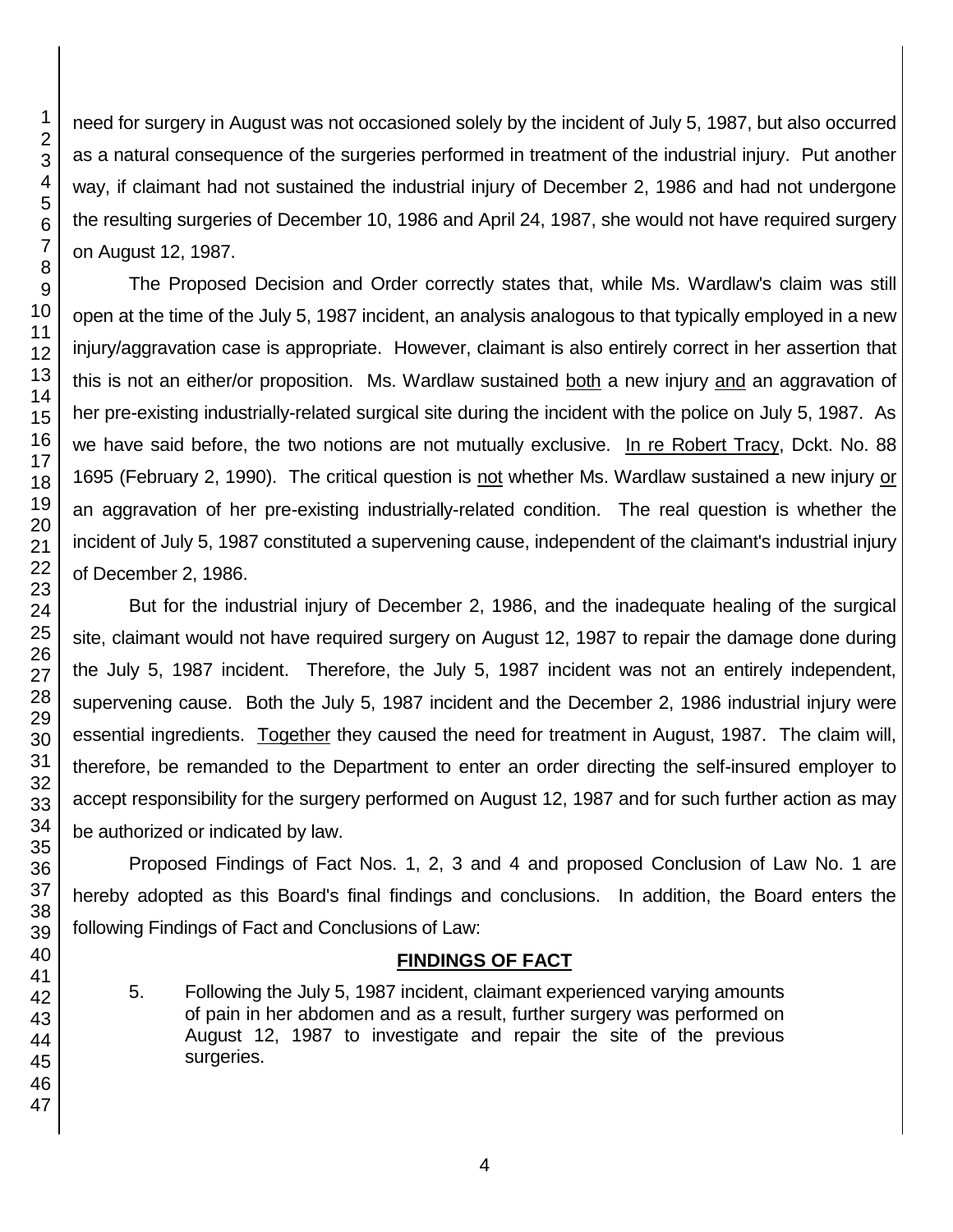- 6. The trauma suffered by Mrs. Wardlaw as a result of the incident occurring on July 5, 1987 was no greater than the trauma suffered as the result of the incidents of ordinary daily living.
- 7. But for the December 2, 1986 industrial injury and the resulting surgeries of December 10, 1986 and April 24, 1987, claimant would not have required the further surgery of August 12, 1987.

### **CONCLUSIONS OF LAW**

- 2. The industrial injury of December 2, 1986 and the surgical treatment provided for that injury were a proximate cause of the surgery performed on August 12, 1987, and that surgery is the responsibility of the self-insured employer within the meaning of the Industrial Insurance Act.
- 3. The Department order dated July 20, 1988 which affirmed an order dated June 10,1988 and ordered the self-insured employer, Sisters of Providence of Washington, to deny responsibility for conditions resulting from the July 5,1987 injury which was determined to have been caused by an altercation with a police officer on July 5,1987 and not resulting from an incident of ordinary daily living, is incorrect, and is reversed and the claim remanded to the Department with directions to order the self-insured employer to accept responsibility for the surgery performed on August 12, 1987, and to take such other and further action as may be authorized or indicated by law.

It is so ORDERED.

Dated this 25th day of May, 1990.

BOARD OF INDUSTRIAL INSURANCE APPEALS

/s/  $\,$ 

SARA T. HARMON Chairperson

/s/  $\,$ FRANK E. FENNERTY, JR. Member

## **DISSENT**

The Board majority has, in my opinion, greatly minimized the traumatic effect of claimant's altercation with police officers at her home on July 5, 1987, by determining that that altercation "was not an entirely independent, supervening cause" of the need for the subsequent surgery on August 12, 1987. The majority's significant finding (No. 6) determines that the trauma of the police incident was "no greater than the trauma suffered as the result of the incidents of ordinary daily living."